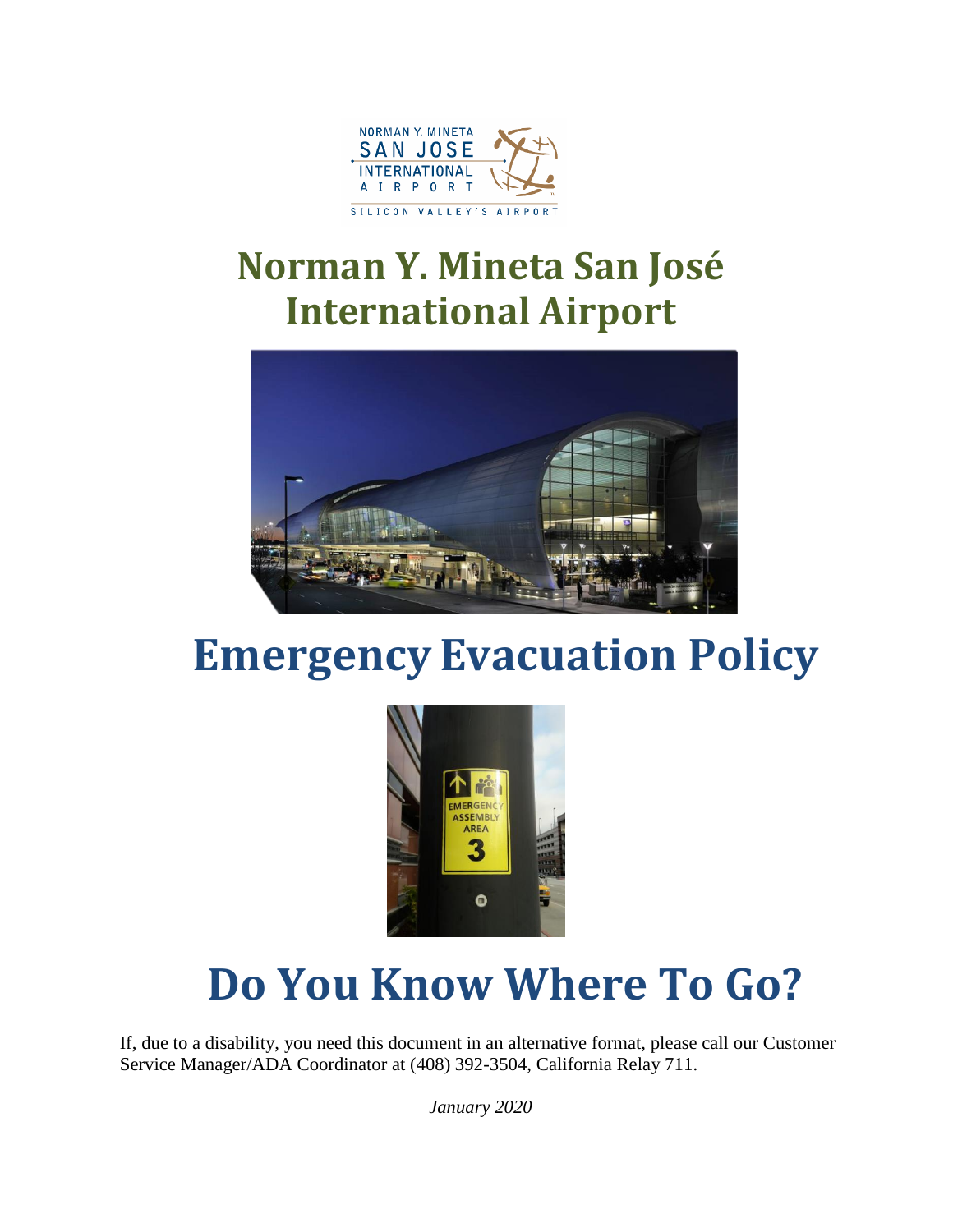

### **Table of Contents**

Purpose

| Assumptions                                                   |                                  |
|---------------------------------------------------------------|----------------------------------|
| <b>Concept of Operations</b>                                  |                                  |
|                                                               | Spontaneous Evacuations          |
| <b>Deliberate Evacuations</b>                                 |                                  |
| Communication                                                 |                                  |
| Organization and Assignment of Responsibilities               |                                  |
|                                                               | Plan Development and Maintenance |
| <b>Staff Responsibilities</b>                                 |                                  |
| <b>Assembly Areas</b>                                         |                                  |
| Repopulation                                                  |                                  |
| Reunification                                                 |                                  |
| Shelter-in-Place                                              |                                  |
| <b>Dependent Populations</b>                                  |                                  |
| Designated Areas of Rescue Assistance (DARA)                  |                                  |
| <b>Emergency Preparedness</b>                                 |                                  |
| Evacuation of Individuals with Access and/or Functional Needs |                                  |
| <b>Authorities and References</b>                             |                                  |
| Glossary                                                      |                                  |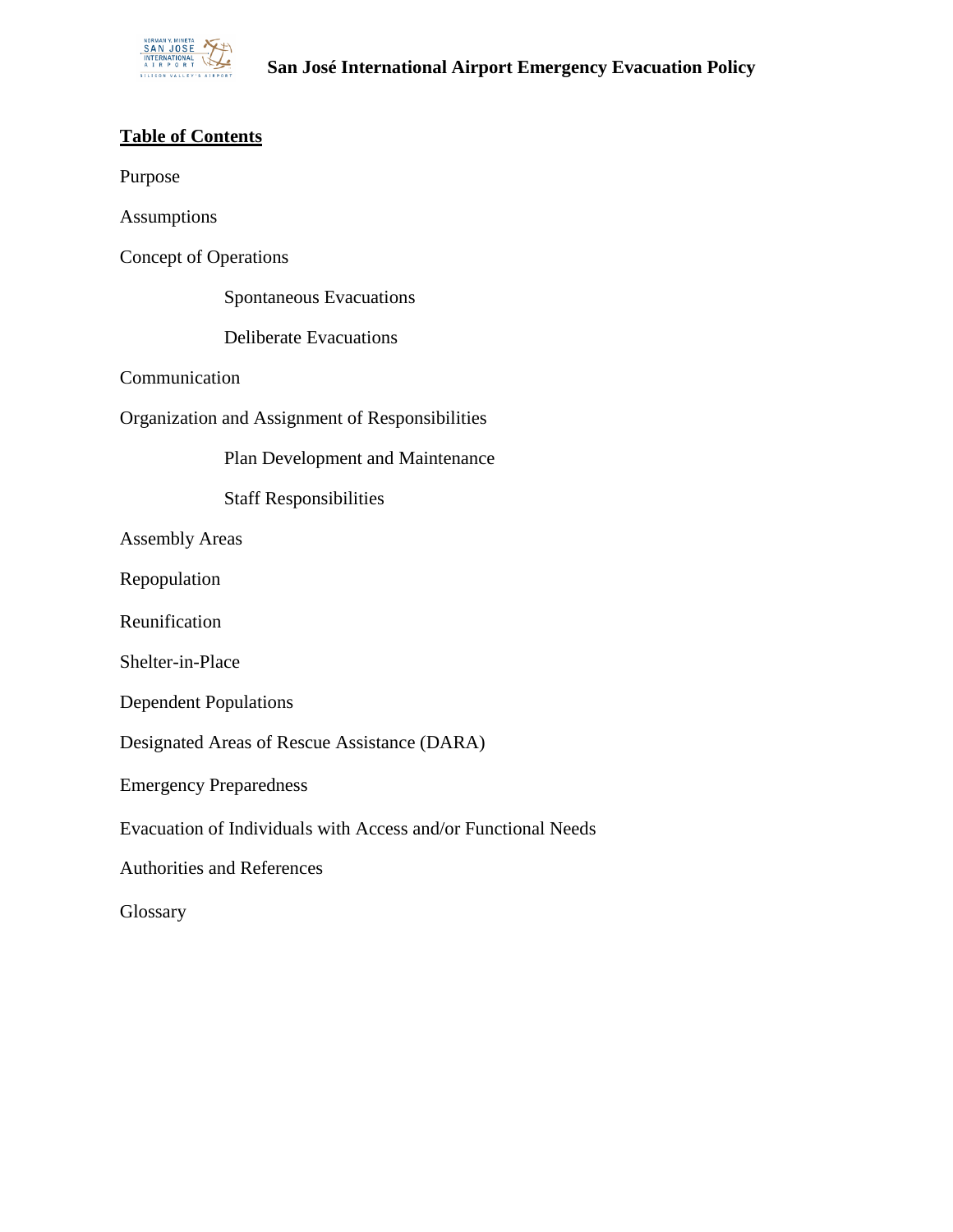

#### **Purpose**

The purpose of this document is to provide the policy direction for the orderly and coordinated evacuation of employees, passengers and customers of the Norman Y. Mineta San José International Airport (SJC). This evacuation policy was created in support of the Airport Emergency Plan and is intended to ensure the safety of both employees and the traveling public during an Airport evacuation event. Events of this nature include, but are not limited to, an act of terrorism, natural disaster, fire, bomb threat, power outage, or other incident. An evacuation or shelter in place may be for a single work area or for the entire Airport. Once the Airport has been evacuated, neither personnel, nor passengers will be permitted to return without the authorization of the Incident Commander or other authorized personnel. This document combines reference material provided by SJC, the City of San Jose, Transportation Security Administration (TSA), Customs and Border Protection (CBP), Occupational Safety Health Administration (OSHA), CalOSHA, and other entities. This document will be shared with the tenants, airlines, ground handlers, airport staff, and others operating at the Airport to help provide guidance for the orderly and coordinated evacuation of the Airport. This document should be shared with all new and current employees as part of the regular training/orientation program for all organizations operating at the Airport.

#### **Assumptions**

- In the event of an evacuation incident the San José Fire Department (Fire) and/or San José Police Department (Police) will respond depending on the specifics of the incident to address issues of safety and security. The Airport, as a Department within the City of San José, also has access to the resources of the entire City, as needed.
- TSA or other enforcement agencies, in response to a security breach or other threat to commercial aviation, may direct the complete or partial evacuation in consultation with the Unified Command (UC) of the main terminal or other secure portions of the airport.
- Evacuations of the airport may be partial or complete, and may be planned or occur as a result of a "no notice" life-threatening event, such as a natural disaster or other safety threat. The location to be evacuated will be determined on a case-by-case basis by the UC.
- Pre-designated evacuation areas may not be suitable in all instances. When this occurs alternate safe locations will be announced.
- Evacuees should be assembled at least 300 feet from the incident site and should not hinder emergency vehicle access.
- Self-evacuation may result in persons moving to non-designated areas during a catastrophic event
- Special attention will be given by responders to dependent populations including children, older adults, and persons with disabilities and others who may need special assistance.
- Some will ignore the order to evacuate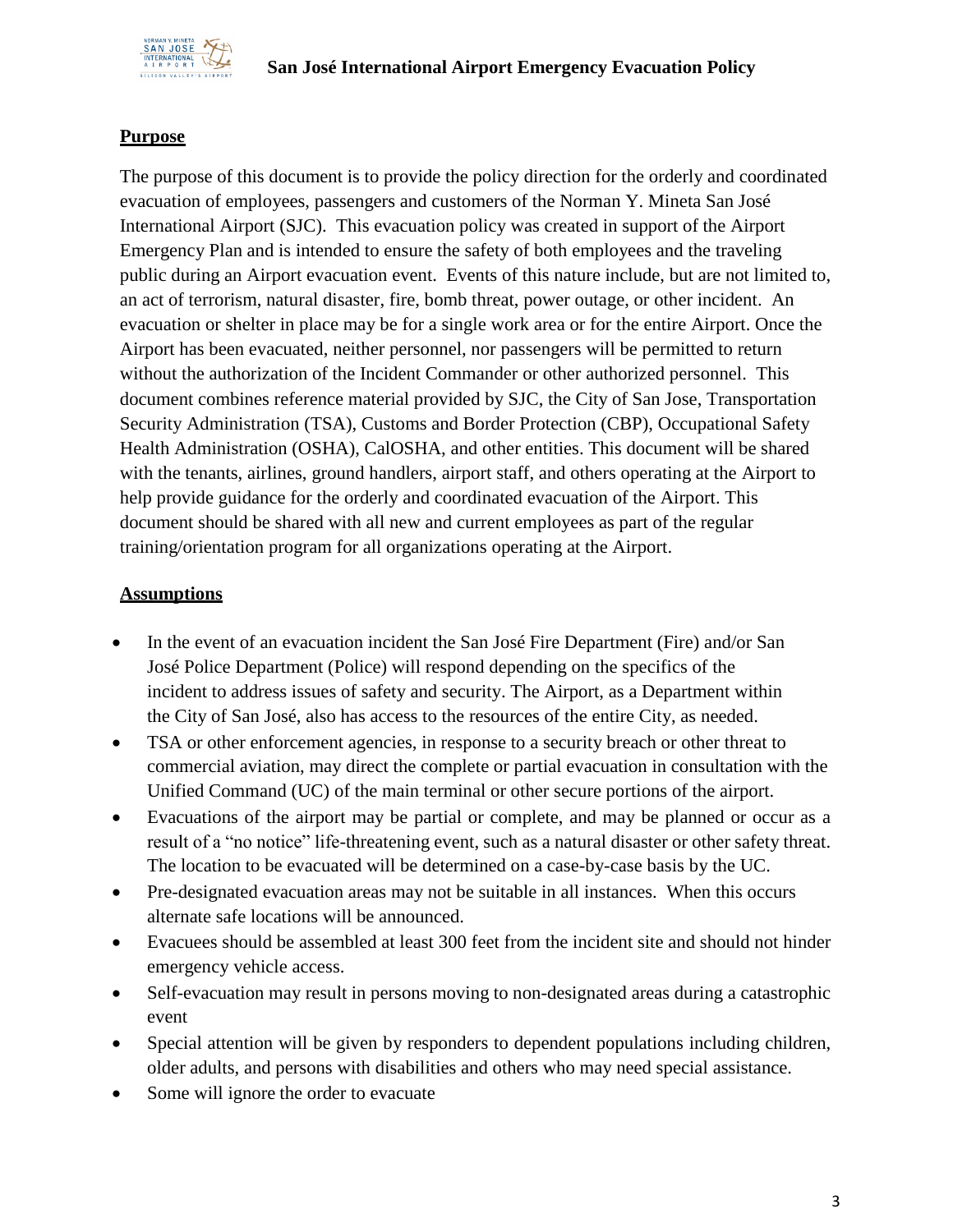

#### **Concept of Operations**

We will use the Incident Command System to manage emergency events. Employees, tenants and passengers must evacuate any location that is found to be hazardous, or is projected to be unsafe, and move to the nearest assembly area. Fire and Police, assisted by other workgroups and agencies, will aid others in evacuation or may provide perimeter security to prevent unauthorized entry to the hazardous area.

There will be two types of evacuation: Spontaneous and Deliberate

#### **Spontaneous Evacuations**

Spontaneous evacuations will occur when immediate life threatening incidents occur without warning, such as natural disasters, fires, explosions, actual or perceived acts of terrorism, or other "no-notice" hazardous events.

- SJC employees, tenants, and passengers will immediately evacuate their location to the nearest assembly area.
- SJC employees, airlines, and TSA will assist with both directing passengers to assembly areas as well as containment of passengers as needed.
- SJC employees, airlines, and TSA will assist passengers with special needs, including those who may need additional assistance in evacuating.
- SJC employees and tenants will alert others at their work station to evacuate.
- Incident Command (IC) or Unified Command (UC) will be established within a safe distance of the incident location, and the Emergency Operations Center (EOC) will be stood up in support of the IC/UC, if needed. The EOC will notify the appropriate local governmental bodies to coordinate actively with experts and include the incorporation of resources for those with special needs.
- SJC employees, tenants, and passengers will remain at the assembly area until directed by Police, Fire, TSA, or other authority.

#### *Assumptions during Spontaneous Evacuations*

- Large numbers of people will seek escape from the immediate danger area by any exit, including ramp doors and doors leading to secure areas, regardless of whether they are "authorized" to enter/exit into these areas.
- There may not be an announcement for an evacuation, due to the immediacy and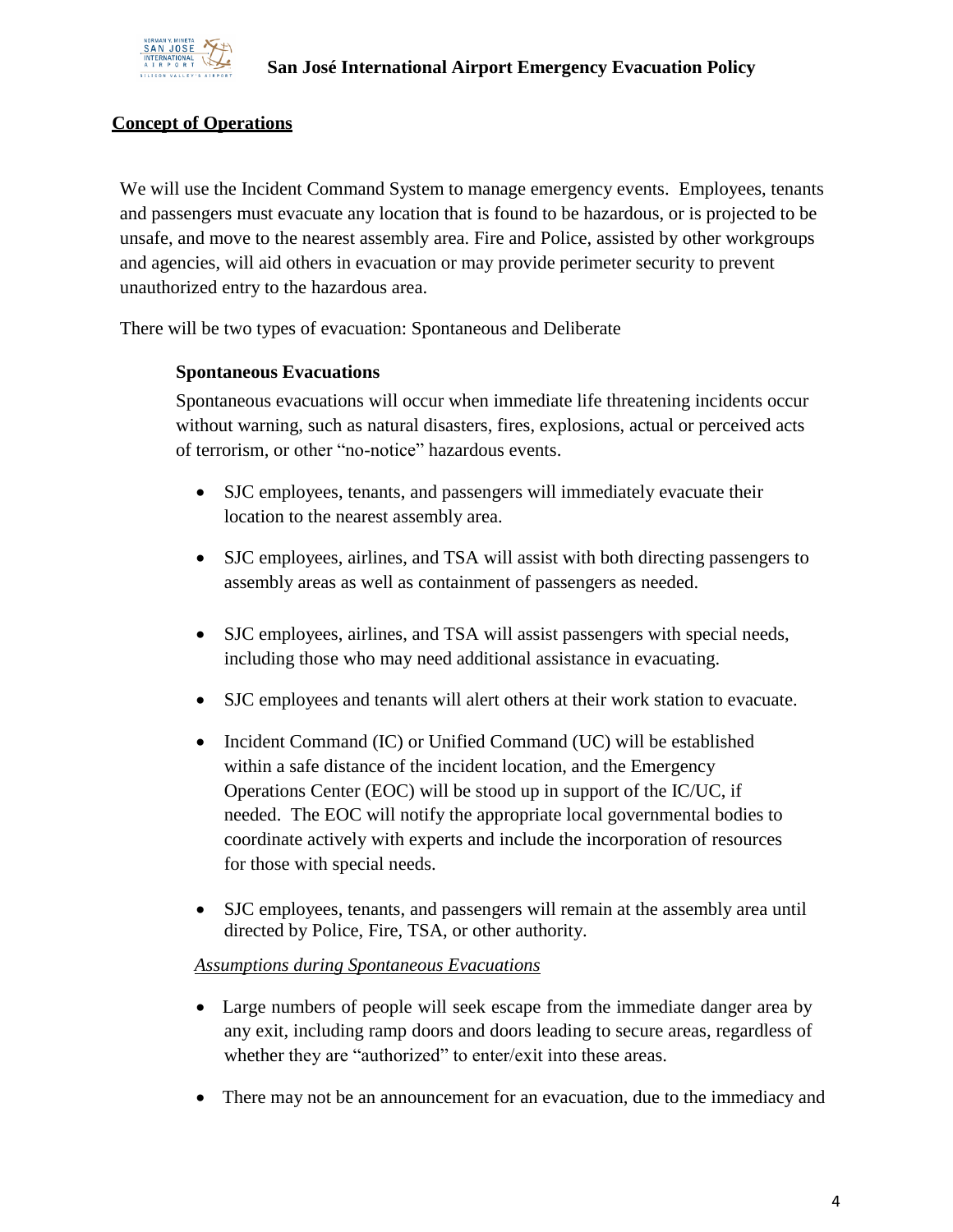

severity of the incident.

- The Sterile Area, Secured Identification Display Area (SIDA), and possibly airside ramps/tarmac/aprons, may likely be contaminated by unsecured people in a spontaneous evacuation.
- Passengers may leave bags/belongings behind during life safety events and should be encouraged not to bring large items with them.

#### **Deliberate Evacuations**

Deliberate evacuations will be in response to hazardous or potentially hazardous conditions that are not recognized by the occupants of the airport as immediately life threatening but requires an evacuation to ensure their safety and security. Examples of this are bomb threats, suspected Improvised Explosive Device's (IED), small fires, hazardous chemical spills, and other incidents.

- Evacuations are directed by the Fire, Police, Airport Operations, or the Unified Command.
- Evacuations may be for a single work location, multiple locations/sections of the airport, or the entire airport.
- IC's must take care to ensure that hazards on one level or floor of the airport are evaluated to determine if the hazard extends to other floors. If so, these floors must also evacuate, and possibly have the HVAC disabled.

Deliberate evacuations will be coordinated by IC or UC. The IC/UC will determine the area(s) to be evacuated, the perimeter of the evacuated area, and the location to which evacuees will assemble.

- When requested, or the need is apparent, SJC employees, TSA, airlines, and others will provide personnel to assist in the evacuation and for perimeter security.
- When directed, SJC employees, tenants and passengers will evacuate their locations and proceed to the designated area, unless directed otherwise by Unified Command or other authority. The evacuees will remain at the assembly area until directed to by Unified Command or other authority. At no time will unauthorized SJC employees, tenants, or passengers move in or around active air operations.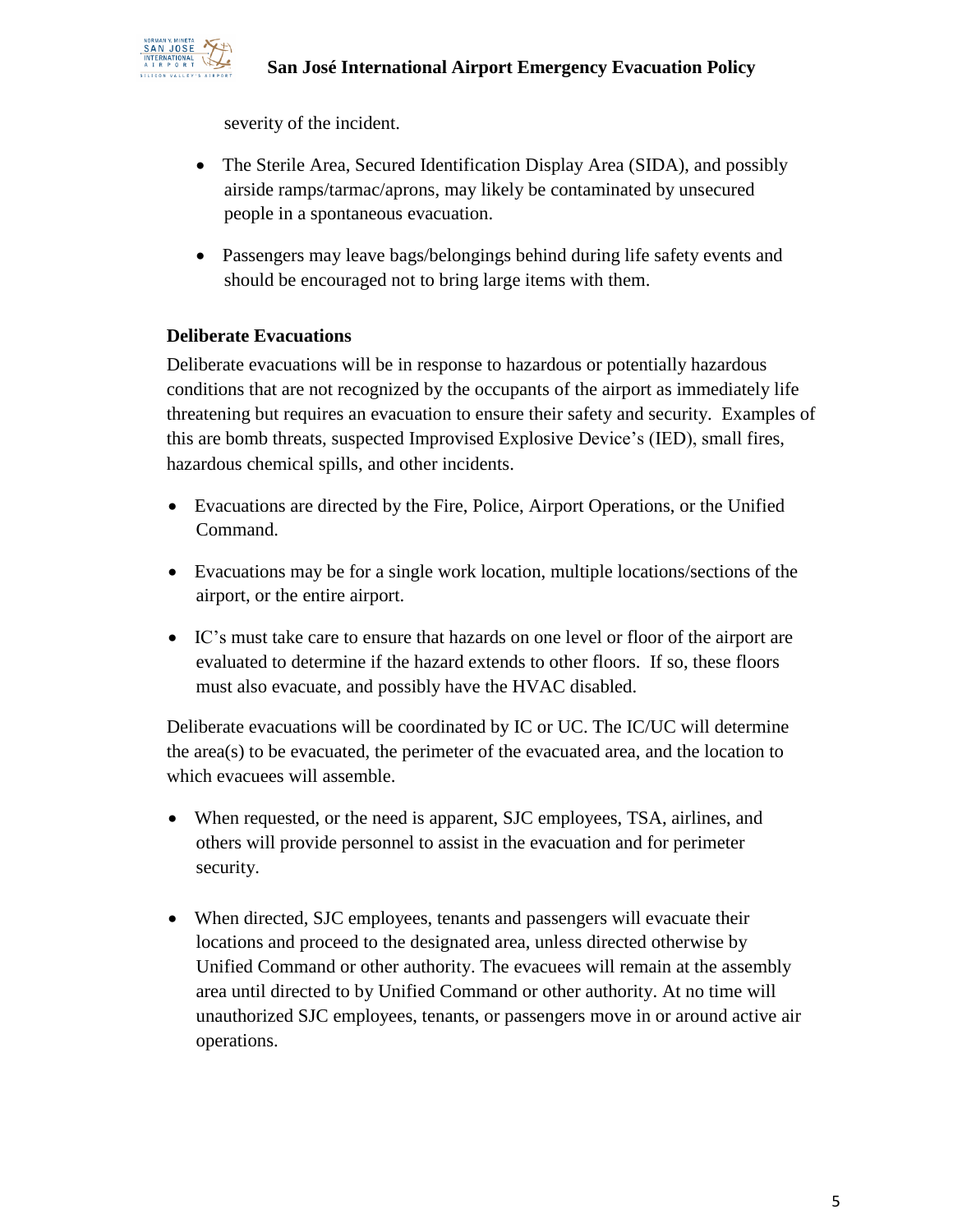

#### **Communication**

IC will direct the content and delivery method of all airport wide communications. Airport Staff and customers may receive information through one or more of the following notification methods:

- Fire Alarm Emergency Strobes and Audible Signals
- Public Address Announcement in the terminal controlled by the Airport **Operations**
- Visual displays in the terminals
- Hand-held bullhorns
- Written notices on the Flight Information Display monitors
- Text messages alerts on cell phones and other social media applications
- Face-to-Face contact
- Notes written by SJC staff
- First responders will be informed regarding persons within safe areas of refuge and Designated Areas of Rescue Assistance (DARA).
- Communication, both written and/or verbal, may include the use of multiple languages to assist those with limited English proficiency.
- Information provided to the public regarding the event will be communicated in an accessible manner. The Airport will use multilingual signs, where appropriate, and use standardized pictures to assist those with limited English proficiency.
- All documents available to the public are available in alternate format upon request.

*Note: Airlines should refrain from making any unnecessary announcements through the public address system at the boarding gates or ticket counters unless instructed to.*

#### **Organization and Assignment of Responsibilities**

#### **Plan Development and Maintenance**

SJC will use the Standardized Emergency Management System (SEMS) and National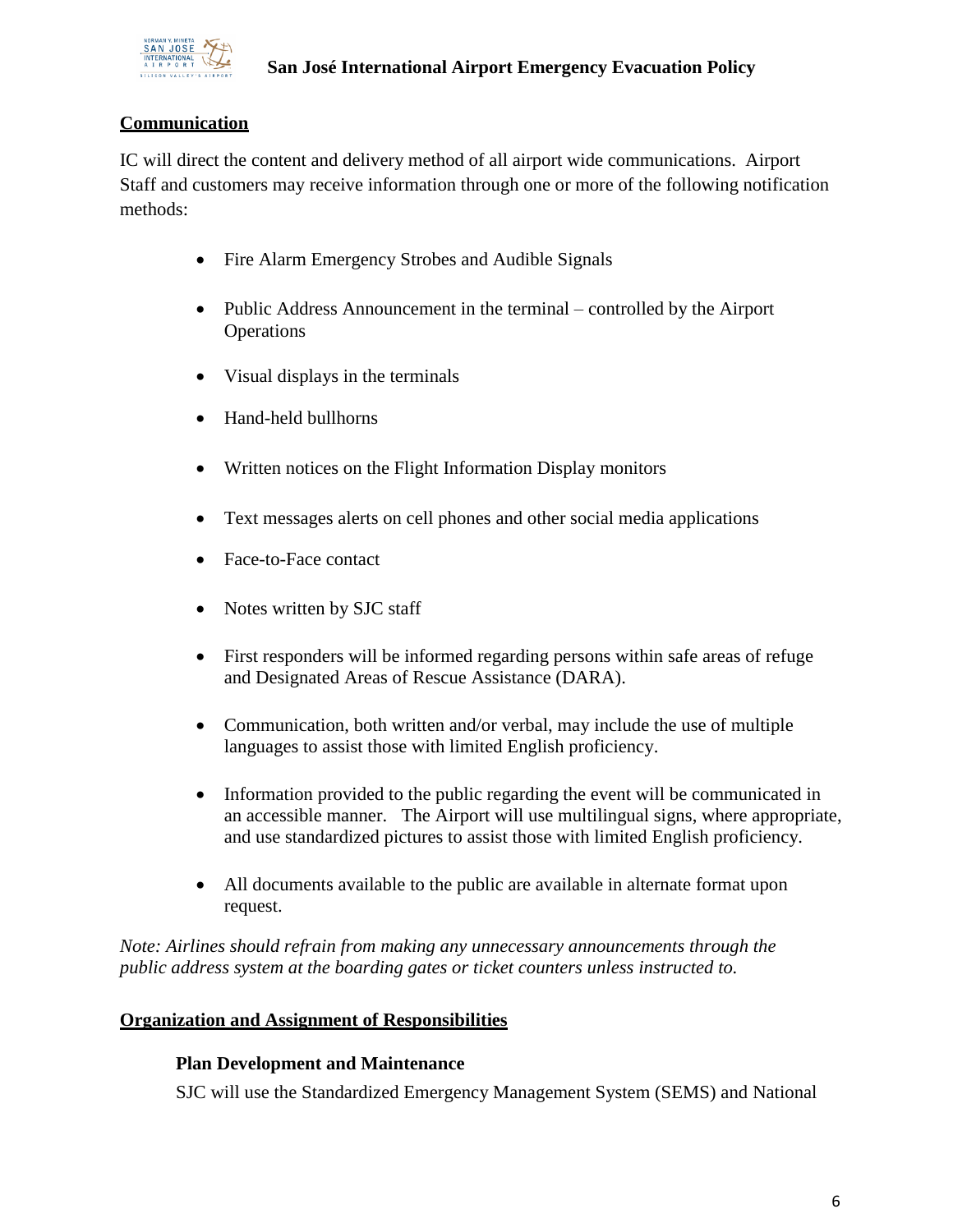

Incident Management System (NIMS) formats whenever possible when developing new or updating existing plans. This plan will be revisited annually by Emergency Management to ensure it is kept current.

#### **Staff Responsibilities**

Airport staff will assist when possible in the evacuation process or sheltering in place. It is important to assist the traveling public in finding exit routes and avoiding hazards. Staff should be familiar with the building layout and exit routes from their area to the nearest assembly area locations. Staff who are bilingual may be called upon during an emergency to assist in communicating with individuals who have limited English proficiency.

Staff should also ensure they are familiar with the location of the closest fire alarm pull stations, exit routes, Evacu-Trac Evacuation Chairs and telephones. Exits with an Evacu-Trac chair available are noted with a sign on the door. If Evacu-Trac chairs are used, staff will seek input from the person using the chair regarding transfer issues and other needs. Staff involved in emergency management should incorporate the concepts of accessibility and nondiscrimination into how they respond to and plan for emergencies.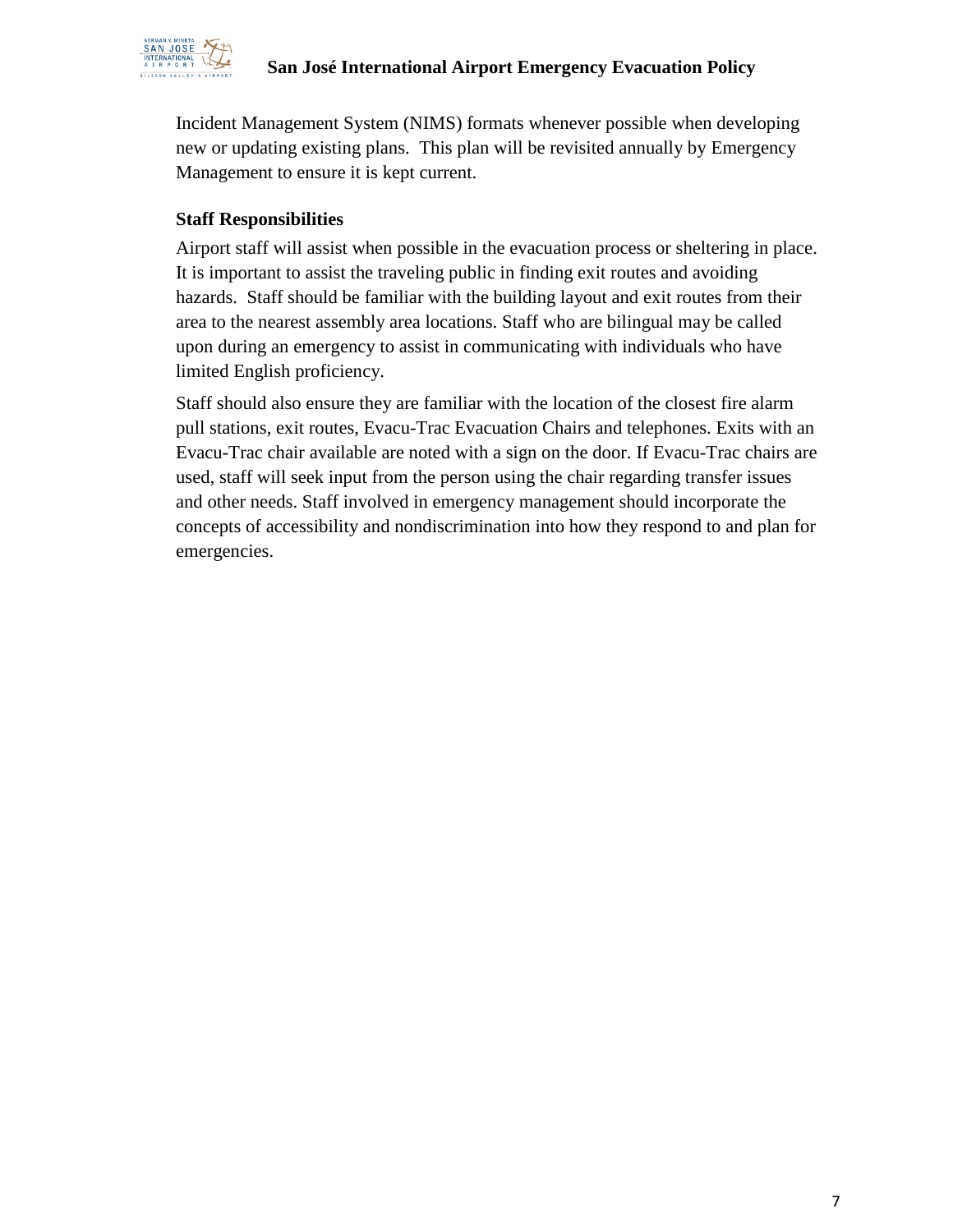

#### **Assembly Areas**

Several assembly areas inside and outside the secure area of the airport have been designated for gathering of evacuees. Signs mark directions to an assembly area.

Example of assembly area sign:



Once at an assembly area, SJC employees, tenants, and passengers should not depart the location without direction from IC.

- Drinking water and shade will be available as needed for persons in the assembly areas, during a prolonged evacuation.
- SJC staff will be present in all assembly areas.
- SJC staff will use note pads to communicate with persons who are deaf or hard of hearing.
- SJC staff will be able to communicate with the Unified Command center regarding reunification or other issues regarding access and wellbeing.
- The IC/UC will coordinate for the return of employees from the assembly areas.

#### **Airside Ramps/Aprons Evacuation Requirements**

Evacuation onto the airside ramps should be avoided whenever possible but may be necessary. IC or other authority should move people from the airside ramps as soon as possible and all evacuees kept under positive control while on the airside ramps to prevent injury, interference with aircraft movement and security violations.

#### **Repopulation**

- Repopulation of the evacuated area(s) will not begin until directed by IC or other authorized authority.
- TSA will occupy and secure security checkpoints and workstations, exits, and other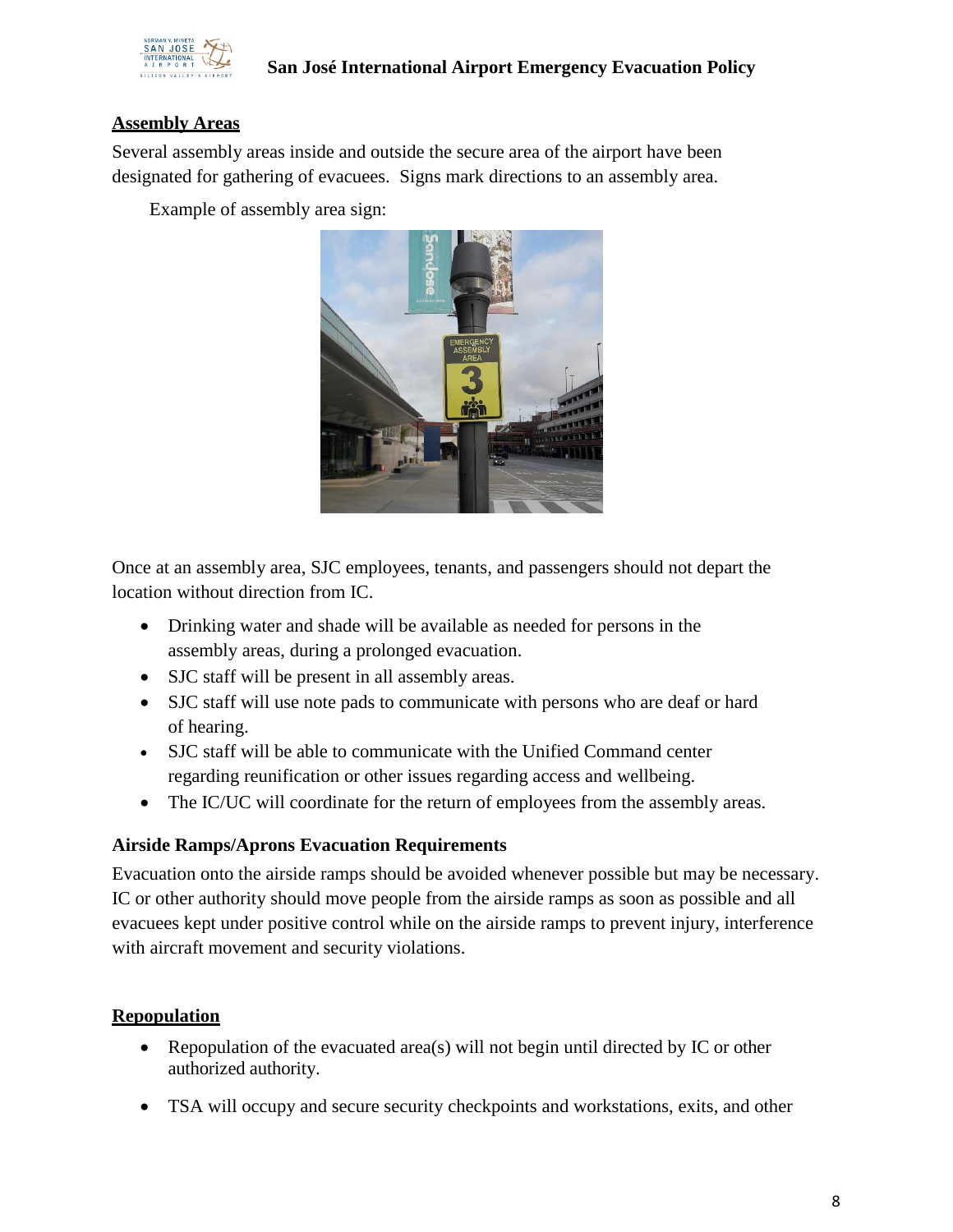

locations as determined by IC/UC

- TSA or SJC will confirm all doors leading from the sterile areas are secured properly prior to repopulation
- Unified Command will ensure the Sterile Area has been cleared
- SJC employees, tenants, and passengers that were evacuated to the secure side of the airport will be security screened prior to entering the Airport in order for TSA to re-secure the Sterile Area
- Security screening operations will not commence until the Federal Security Director or designee authorizes the resumption of security screening activities
- Airline, concession, and other tenant employees will be screened prior to passengers

#### **Reunification**

All SJC staff will have a telephone number they can use to address and coordinate reunification issues for persons or service animals. Additionally, Unified Command will coordinate reunification, as necessary.

#### **Shelter-in-Place**

"Shelter-in-place" means to take immediate shelter where you are usually for not more than a few hours. Additionally, a situation may require individuals to be relocated within a building but not evacuated from the structure. This is also considered shelter-in-place.

If it has been deemed that it is unsafe for SJC employees and tenants to exit their workplace, a shelter- in-place order will be issued. All window coverings should be drawn and shut as the situation requires. Doors should be shut, locked, and secured. All unnecessary lights should be shut off. At this time, you are not expected to proceed in your daily operations.

Accessible mass care will be provided as needed.

#### **Dependent Populations**

Considerations must be given to passengers and employees with restricted capabilities, as they may need assistance in the event of an emergency evacuation. Be reminded that elevators and escalators may not be available.

Passengers with restricted capabilities should contact their airline.

Solely for the purpose of ensuring safe evacuation, employees working at the Airport should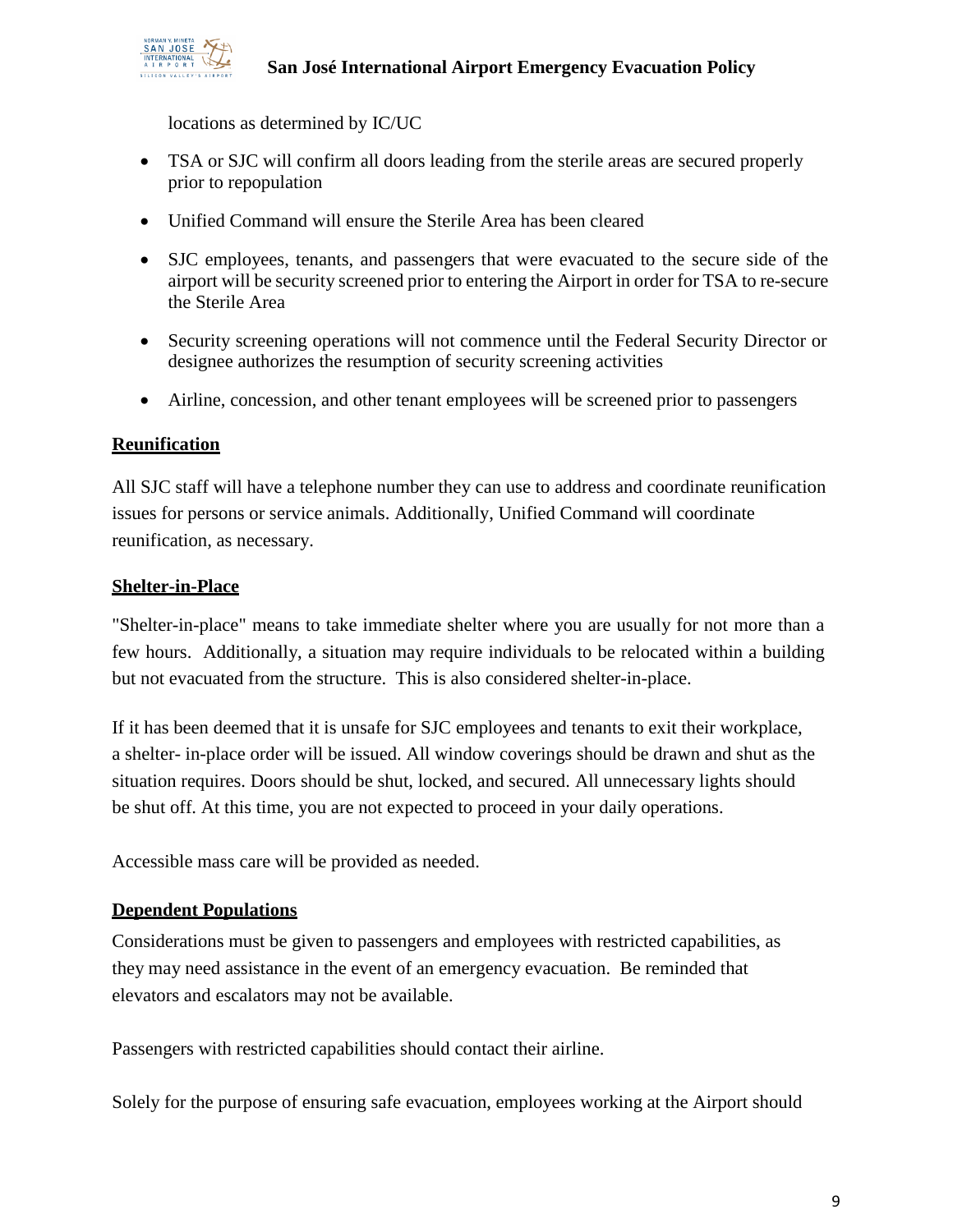

determine for him/herself whether or not he/she will need evacuation assistance. If emergency evacuation assistance is needed, please inform your supervisor in advance of your request.

The coordination of medication and medical supplies will be conducted through the Command Center with first responders and area medical facilities.

#### **Designated Areas of Rescue Assistance (DARA)**

A designated area of rescue assistance is defined as "a location in a building designed to hold occupants during a fire or other emergency, when evacuation may not be safe or possible." Occupants that need special assistance, because they cannot safely evacuate on their own, can shelter in these predetermined areas there until rescued. DARA locations will have appropriate signage on how to communicate with appropriate authorities. Some evacuation locations exit directly external from the building into the open air.

#### **Transportation**

If evacuation is needed from airport grounds, a plan is in place which would provide:

- Accessible vehicles
- Drivers
- Fuel
- Appropriate destination(s)

#### **Emergency Preparedness**

All employees and tenants at the Airport are encouraged to:

- Review the emergency procedures for the Airport, including your internal company procedures and for assisting those with disabilities
- Know their closest emergency exit
- Identify their evacuation location
- Have emergency phone numbers readily available to communicate any incidents to Airport Operations, Police, and/or Fire
- Have 3 days of medication, supplies, food, toiletries, and warm clothing at their work stations at all times

#### **Evacuation of Individuals with Access and/or Functional Needs**

In the event of an evacuation, those with access and/or functional needs may require additional consideration. The Airport has identified the following additional elements to further assist those with needs: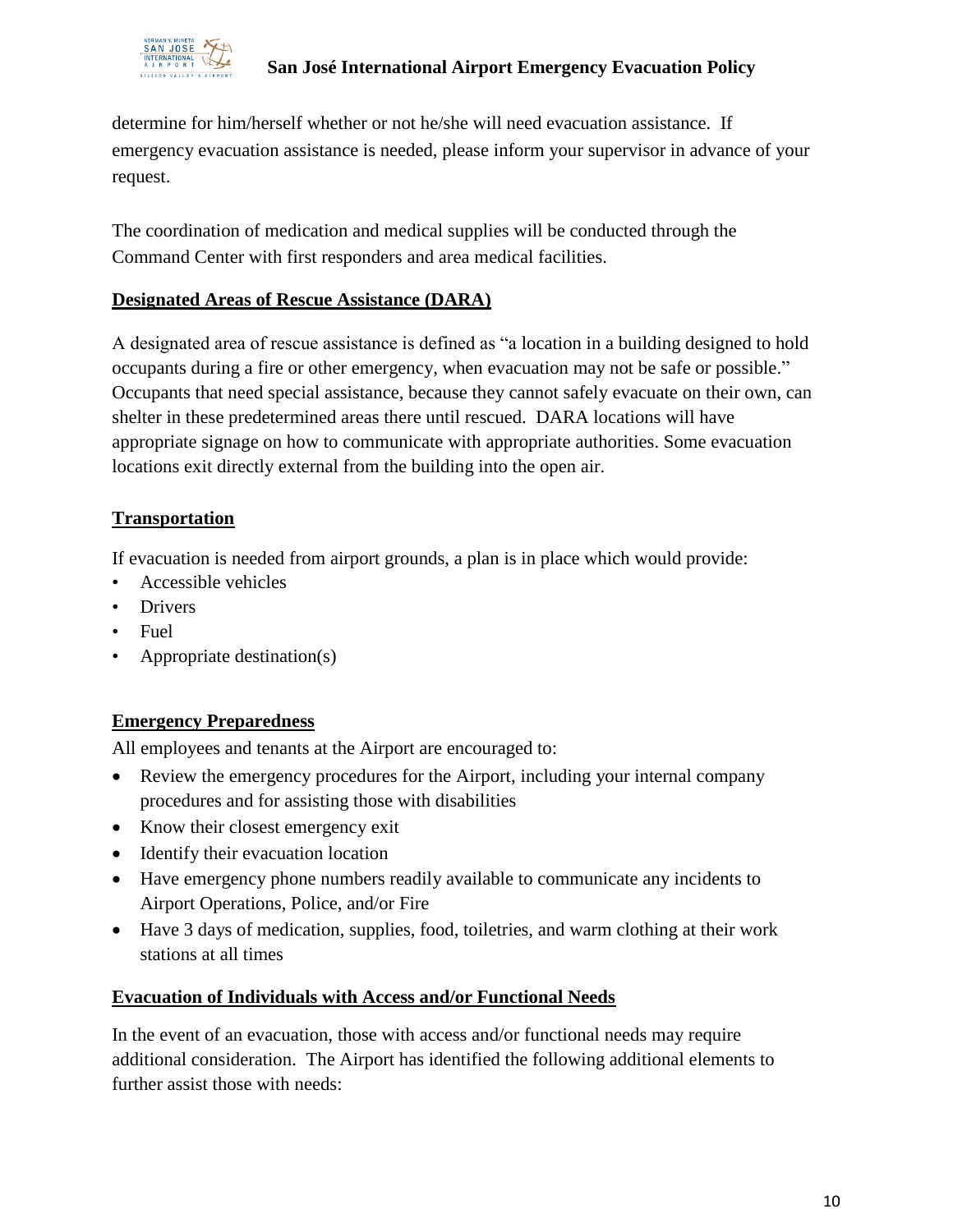

- Mobility Impaired
	- o In emergency evacuation situations designated Airport emergency staircases are equipped with special evacuation chairs (Evacu-Trac Evacuation Chairs).
- Hearing Impaired
	- o The Airport's flight information display monitors will display any emergency evacuation instructions.
	- o In the event of an emergency, Airport operations may send a mass text to all cell phones in a specific geographic region alerting people about the emergency and providing instructions.
	- o All terminals have flashing strobe lights as part of the fire alarm system.
- Visually Impaired
	- o The Airport uses auditory announcements to alert and provide instructions to passengers and the public in the event of an emergency.
- **Service Animals** 
	- o Service animals will remain with their owner at all times.
	- o SJC though the City of San Jose, has a contract with an emergency veterinarian and can also utilize other veterinary clinics during an emergency. SJC will attempt to reunite an owner with their animal if they are separated. We will hold animals for an extended period of time if we know that an animal has an owner.
- Limited English Proficiency
	- o The Airport will use standardized pictures to communicate with persons of limited English proficiency.
	- o Where and when appropriate, the Airport will also use multiple languages to assist passengers.
- Other
	- o Airport staff, Airlines, TSA, Police, and/or Fire will provide additional assistance in the event of an emergency, including the assistance and directing of individuals. When feasible and allowed by IC, emergency personnel will sweep impacted areas to check that individuals evacuated as required. All staff and employees with access or functional needs that would require assistance during an evacuation have the option to voluntarily discuss their needs with their organization to make sure that appropriate action may be taken. While it is not the intent to have individuals separated from their medical equipment, the Airport encourage individuals to label their equipment with their name and contact information in advance. Should individuals be separated from their equipment, staff will prioritize the reuniting of the equipment given that it is safe and feasible to do so.